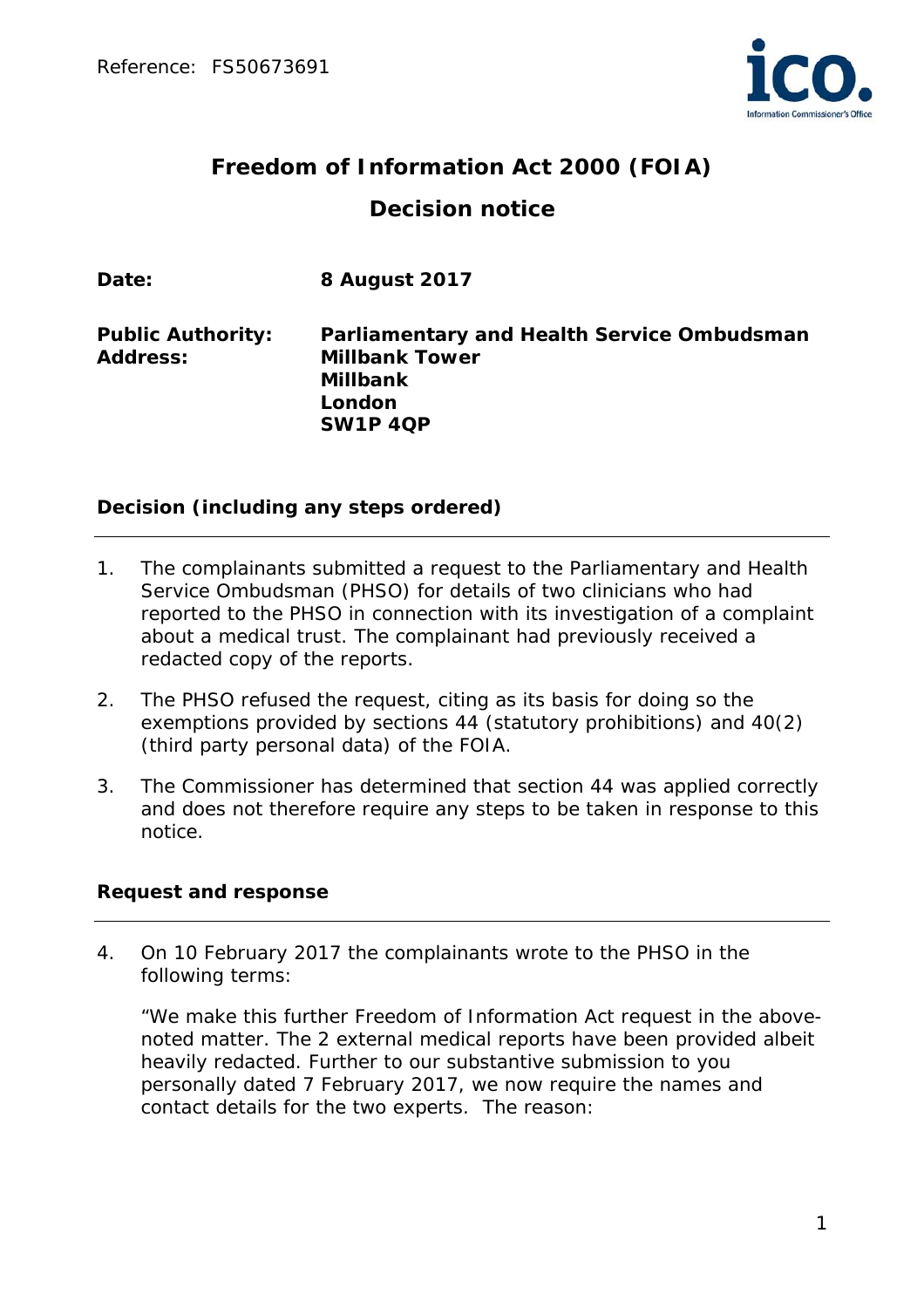

*1. We need to check their status/bona fides with the General Medical Council (GMC) to ensure that they are of good standing in the Medical Profession.* 

*2. We need to be satisfied that they have both received the totality of paper copies of the medical records and analysis which we provided for them via you personally (our submission of 7 February 2017)"* 

- 5. The reports had been obtained by the PHSO from two medical experts in connection with its investigation of a complaint made by the complainants about the treatment and care provided by a particular medical trust to their daughter (now deceased).
- 6. The PHSO responded on 14 March 2017 by explaining that the requested information was held but considered it to be exempt from disclosure under section 44(1)(a) (statutory prohibitions) of the FOIA and was therefore being withheld. This was principally on the basis that information was caught by section 15 of the Health Service Commissioners Act 1993 (HSCA) and was therefore subject to the exemption provided by section 44 of the FOIA.
- 7. The PHSO received a letter from the complainants on 19 April 2017 which expressed dissatisfaction with the PHSO's decision to refuse the request, and asked the PHSO to conduct an internal review.
- 8. The PHSO presented the findings of its internal review on 14 June 2017, which upheld its original response in relation to section 44, and also applied an additional exemption under section 40(2) (third party personal data).

# **Scope of the case**

- 9. On 21 June 2017 the complainants contacted the Commissioner to complain about the refusal of the PHSO to provide the requested information, and asked her to encourage the PHSO to provide an unredacted copy of the two medical reports. They considered that a deliberate decision to withhold information within reports prepared in connection with a complaint about the gross negligence of a medical trust leading to their daughter's death, was in itself collusion in a 'cover up'; by reason of its own failure to provide the appointed medical experts with complete and accurate medical records.
- 10. The scope of the Commissioner's investigation is whether the PHSO was correct in its application of sections 44 and 40(2) of the FOIA to the withheld parts of the reports.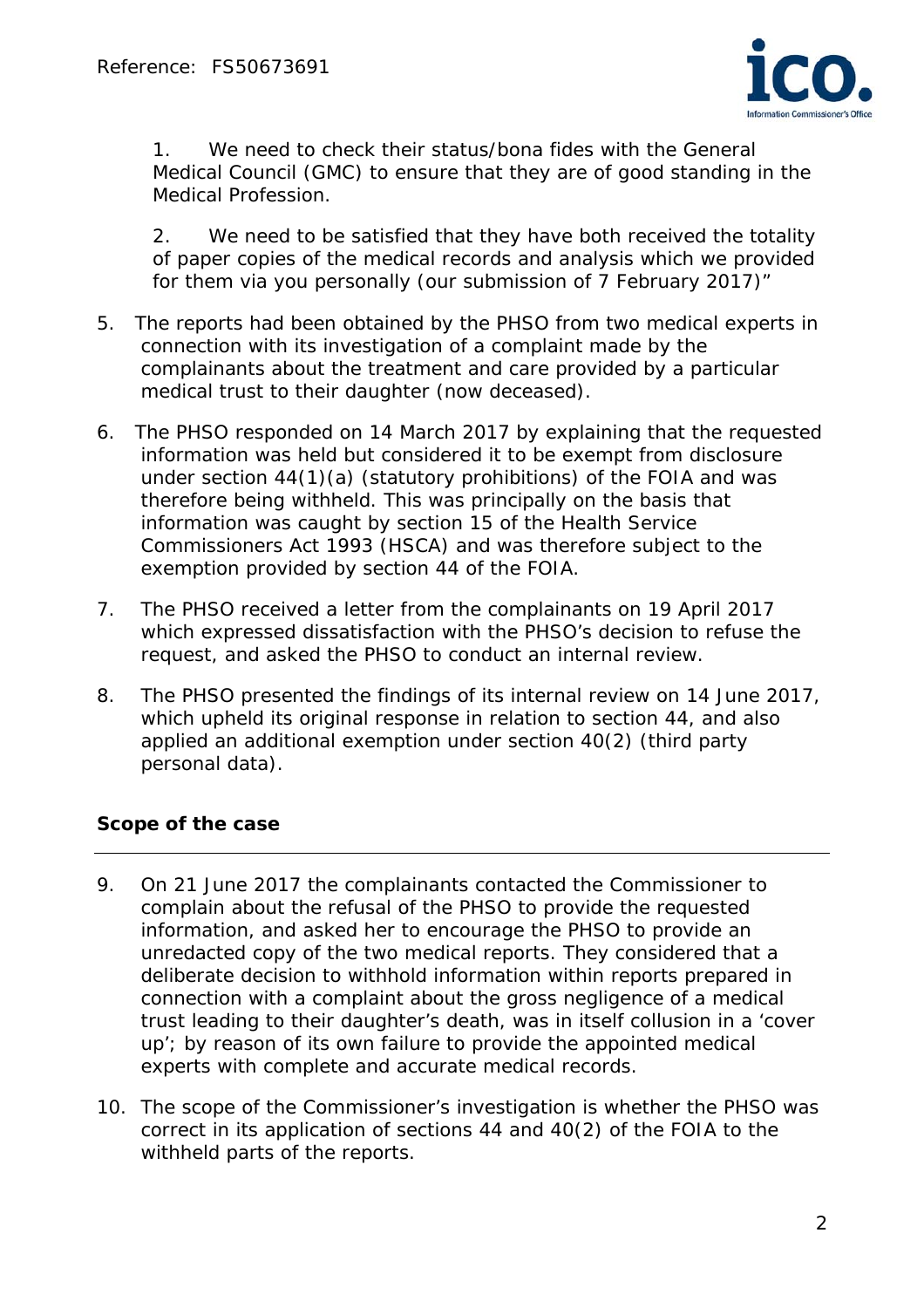

## **Reasons for decision**

#### **Section 44 - statutory prohibitions**

11. Section 44(1)(a) of the FOIA provides that:

"Information is exempt information if its disclosure (otherwise than under this Act) by the public authority holding it-

- (a) is prohibited by or under any enactment, "
- 12. In this case the relevant statutory prohibition is contained within the HSCA 1993.

#### **The HSCA 1993**

- 13. Section 11(2) of the HSCA 1993 explains that the PHSO has a duty to conduct an investigation in private.
- 14. Section 15(1) of the HSCA 1993 further specifies that information obtained by the PHSO in the course of an investigation should not normally be disclosed. However section 15 does set out a number of exceptions to this provision.
- 15. For it to be possible for the PHSO to disclose information under the Act it is necessary for the information to:
	- have been 'obtained' other than "… by the Commissioner or his officers in the course of or for the purposes of an investigation" under the HCSA 1993. If the information falls outside of this condition then the statutory bar would not be appropriately applied; or
	- fall within one of the exceptions found in section  $15(1)(a)$  to (e) of the HSCA 1993.
- 16. The Commissioner has addressed these points in turn.

Was the withheld information 'obtained' by the public authority for the purposes of an investigation?

17. The Commissioner considers that the term 'obtained' should be given its natural meaning. 'Obtained' refers to both information that the public authority proactively obtains as part of an investigation and information supplied by those wishing the public authority to carry out an investigation.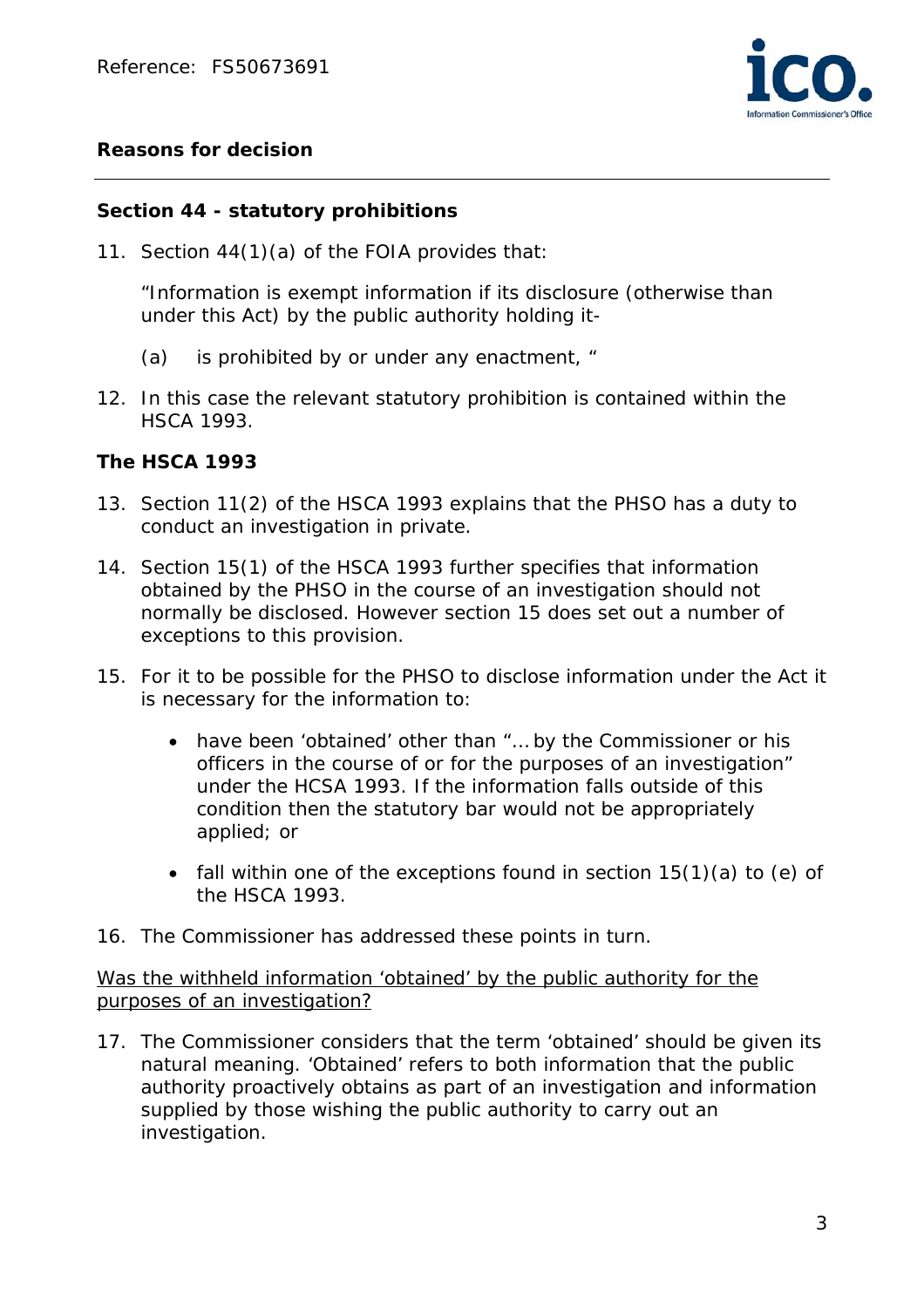

- 18. In this case the PHSO sought reports from two independent clinicians in order to facilitate an investigation into a complaint made against a specific NHS Trust.
- 19. In previous cases involving the application of section 44 the Commissioner has drawn a distinction between information received by a public authority and information created by a public authority (where this does not reveal the content of information obtained by a public authority). The former category of information will be caught by the statutory bar, while the latter is unlikely to be.
- 20. The Commissioner is satisfied in this case that the reports fall into the category of information 'obtained' by the PHSO for the purposes of an investigation. She therefore has concluded that the withheld parts of the reports are caught by the statutory bar. Accordingly the Commissioner has gone on to consider whether any of the exceptions to the statutory bar found in section 15(1)(a) to (e) of the HSCA 1993 apply.

#### Do any of the exceptions found in the HSCA apply?

- 21. The Commissioner considers that the only relevant exceptions in the HSCA 1993 are those set out at sections 15(1)(a) and 15(1)(e). This is because sections 15(1)(b) to (d) will only apply where a body is charged with investigating an offence and a limited disclosure of information would not be required for this purpose.
- 22. Such a scenario is not applicable in this situation and, in any event, a limited disclosure would not be commensurate with the provisions of the FOIA which makes information available to the world at large.
- 23. Section 15(1)(a) of the HSCA 1993 permits the PHSO to disclose information where it is for the purposes of its investigation and any report in respect of it.
- 24. The Commissioner is aware that the PHSO has previously supplied the complainant with redacted versions of the reports relating to its investigation. These reports set out the views of the independent clinicians and upon which the PHSO has relied when forming its view on the complaint against the medical trust. The PHSO however has not deemed it appropriate to provide further information, specifically the names and contact details of the clinicians it instructed to prepare the reports.
- 25. In *Ofcom v Morrisey and the Information Commissioner* [2011] UKUT 116 (AAC) the Upper Tribunal confirmed that the Commissioner does not have the power to question how a public authority exercises its discretion in relation to any 'gateway' to disclosure contained in a relevant statutory enactment. Therefore, the discretion remains with the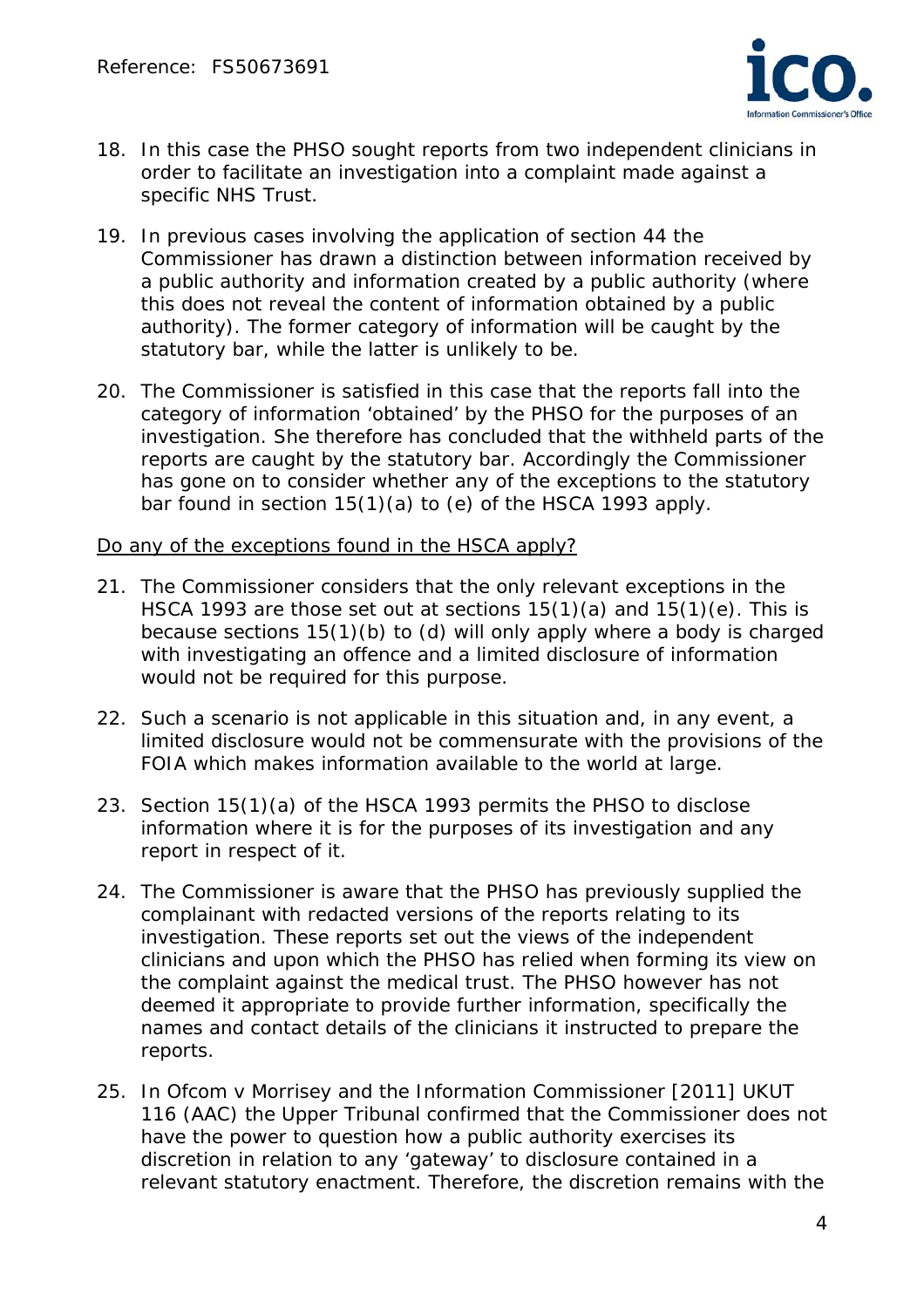

PHSO with regards to the level of information it considers should be released under section 15(1)(a) for the purposes of its investigation.

- 26. Following this line of reasoning, the Commissioner finds that in all the circumstances the exception provided by section 15(1)(a) does not apply to the withheld information. The Commissioner has therefore considered the possibility that section 15(1)(e) would apply in the alternative.
- 27. The Commissioner observes that section 15(1)(e) has been restricted by section 15(1)(1B), which explains that disclosure can only be made to "*any persons to whom he thinks it should be disclosed in the interests of the health and safety of patients…."*
- 28. Allegations of negligence have been made against an NHS Trust which, if proven, may allow the PHSO to contact relevant individuals under section 15(1)(e) to protect the health and safety of patients. However the discretion to disclose information once again lies with the PHSO and cannot be challenged by the Commissioner.
- 29. The Commissioner has therefore decided that no exceptions apply to the statutory bar provided by section 15(1) of the HSCA 1993.
- 30. Where a statutory bar is found to be engaged, the Commissioner must necessarily conclude that the information is exempt by virtue of section 44 of the Act. This is because section 44 is an absolute exemption and, as such, there is no requirement for the Commissioner to consider whether there is a public interest attached to the release of the information.
- 31. On the basis that the Commissioner has decided that section 44 of the FOIA is engaged in this case she has not deemed it necessary to consider the PHSO's application of section 40(2).

# **Other matters**

32. Section 10 of the FOIA provides that a public authority's response to a request must be provided within 20 working days of receipt. In this case the PHSO received the request on 13 February 2017 and responded on 14 March 2017, outside the 20 working days and accordingly this is a breach of section 10. The Commissioner notes that the PHSO apologised for the delay in its response to the complainants.

**\_\_\_\_\_\_\_\_\_\_\_\_\_\_\_\_\_\_\_\_\_\_\_\_\_\_\_\_\_\_\_\_\_\_\_\_\_\_\_\_\_\_\_\_\_\_\_\_\_\_\_\_\_\_\_** 

33. The Commissioner is also concerned by the time taken for the PHSO to complete an internal review. The request for review was received by the PHSO on 19 April 2017. However the outcome of the internal review was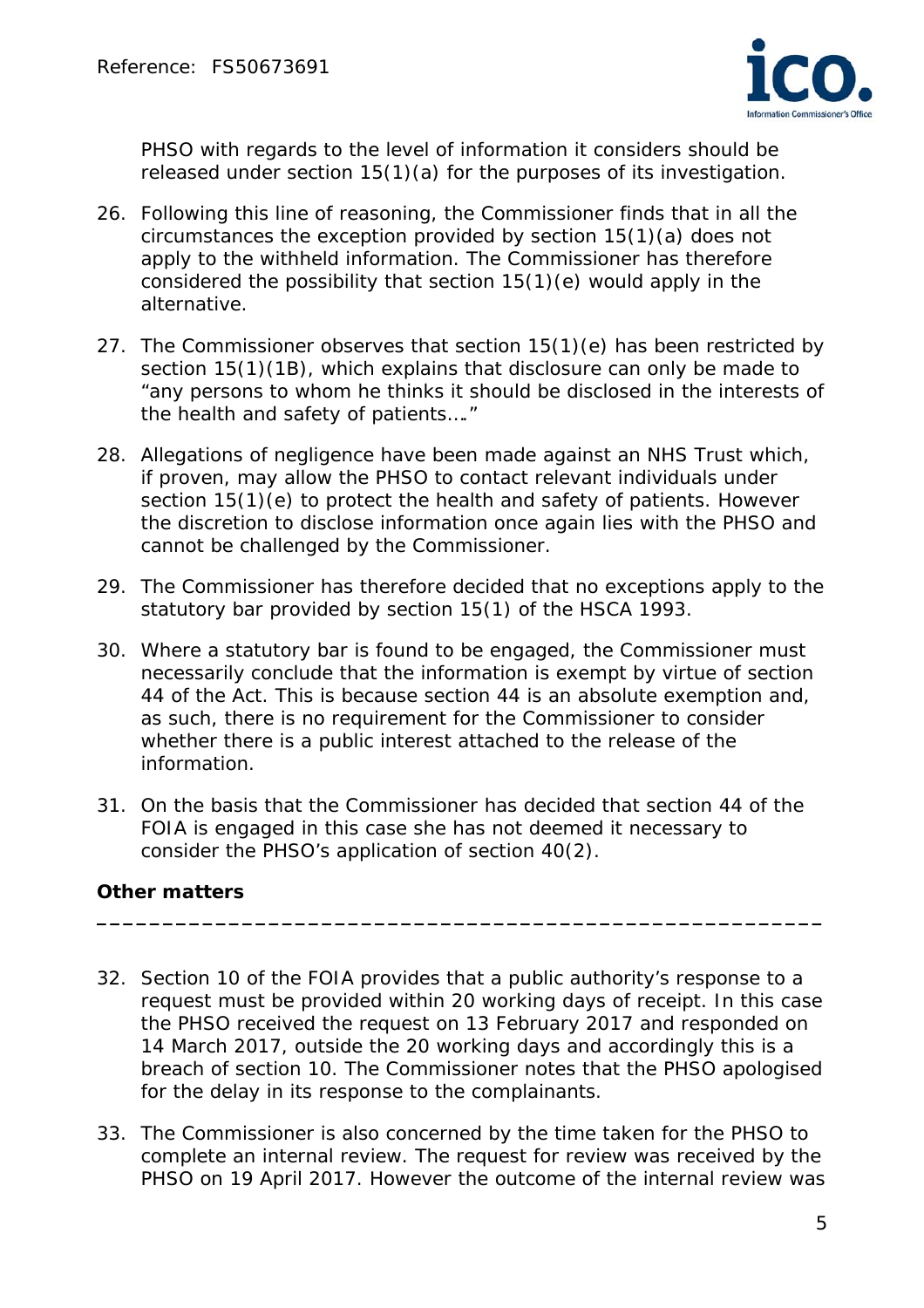

only provided to the complainants on 14 June 2017. The Act does not stipulate a time limit for the completion of an internal review, although section 45 of the Code of Practice associated with the Act states that they should be dealt with in a reasonable timeframe. The Commissioner's view is that a reasonable timeframe is within 20 working days or, in exceptional cases, 40 working days. It is evident in this case that the PHSO failed to subscribe to the recommended timeframe.